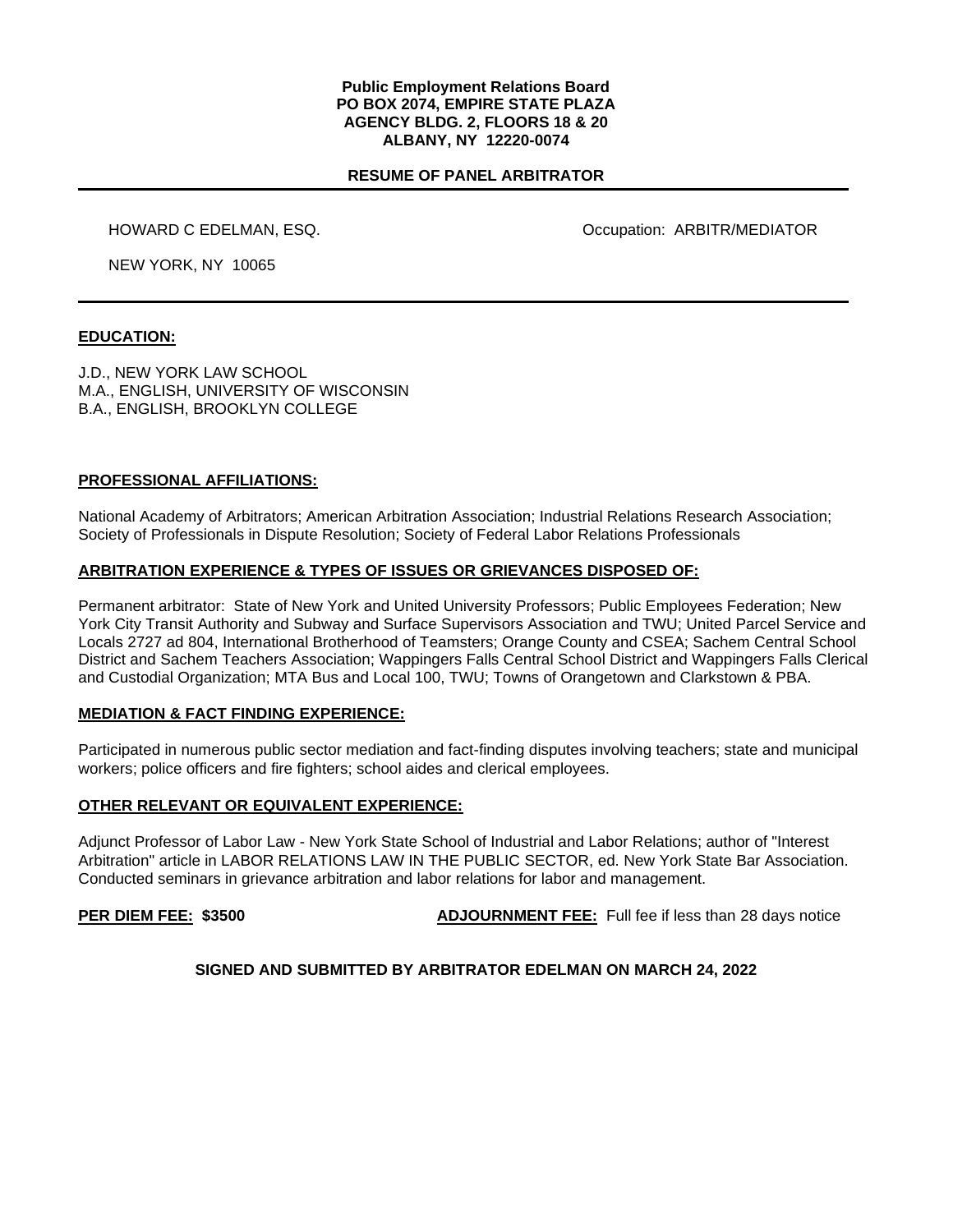### **Public Employment Relations Board PO BOX 2074, EMPIRE STATE PLAZA AGENCY BLDG. 2, FLOORS 18 & 20 ALBANY, NY 12220-0074**

# **BILLING DISCLOSURE STATEMENT**

# ARBITRATOR'S NAME: **HOWARD C EDELMAN ESQ**

The following is a description of my fees and expenses:

# A) HEARING TIME.

- (1) My per diem is **\$3500** for each day or any part thereof spent hearing a case.
- (2) If a hearing day exceeds \_\_\_ hours, I charge:
	- \_\_\_\_\_ a second full per diem \_\_\_\_\_ a prorated per diem
	- **X**<sub>\_</sub>\_\_ no additional charge \_\_\_\_\_\_\_ other (describe)
- (3) Additional comments:
- B) STUDY TIME.
	- (1) I charge **\$3500** for each day spent in preparation of the opinion and award.
	- (2) This charge **X** will <u>example will not be prorated for partial days devoted to such preparation.</u>
	- (3) Additional comments:

## C) TRAVEL TIME AND EXPENSES.

(1) When travel time plus hearing time exceeds \_\_\_\_\_ hours in a calendar day:

\_**X \_** Not applicable (no additional charge)

\_\_\_\_\_ I charge as follows (describe):

(2) I charge for actual, travel-related expenses incurred in connection with the case \_**X**\_\_YES \_\_\_\_ NO.

Where appropriate, a mileage charge for auto travel will be billed at:

- **\_\_\_\_** prevailing IRS rate \_\_**X** \_ other (describe): \$.58.5 PER MILE
- (3) When the scheduled hearing day(s) requires an overnight stay:

\_\_\_\_ There is no charge, other than for lodging and subsistence.

**<u>\_X</u>**\_I charge as follows (describe): ONE-HALF DAY FOR TRAVEL TIME IF OVERNIGHT STAY IS REQUIRED

(4) Additional Comments: